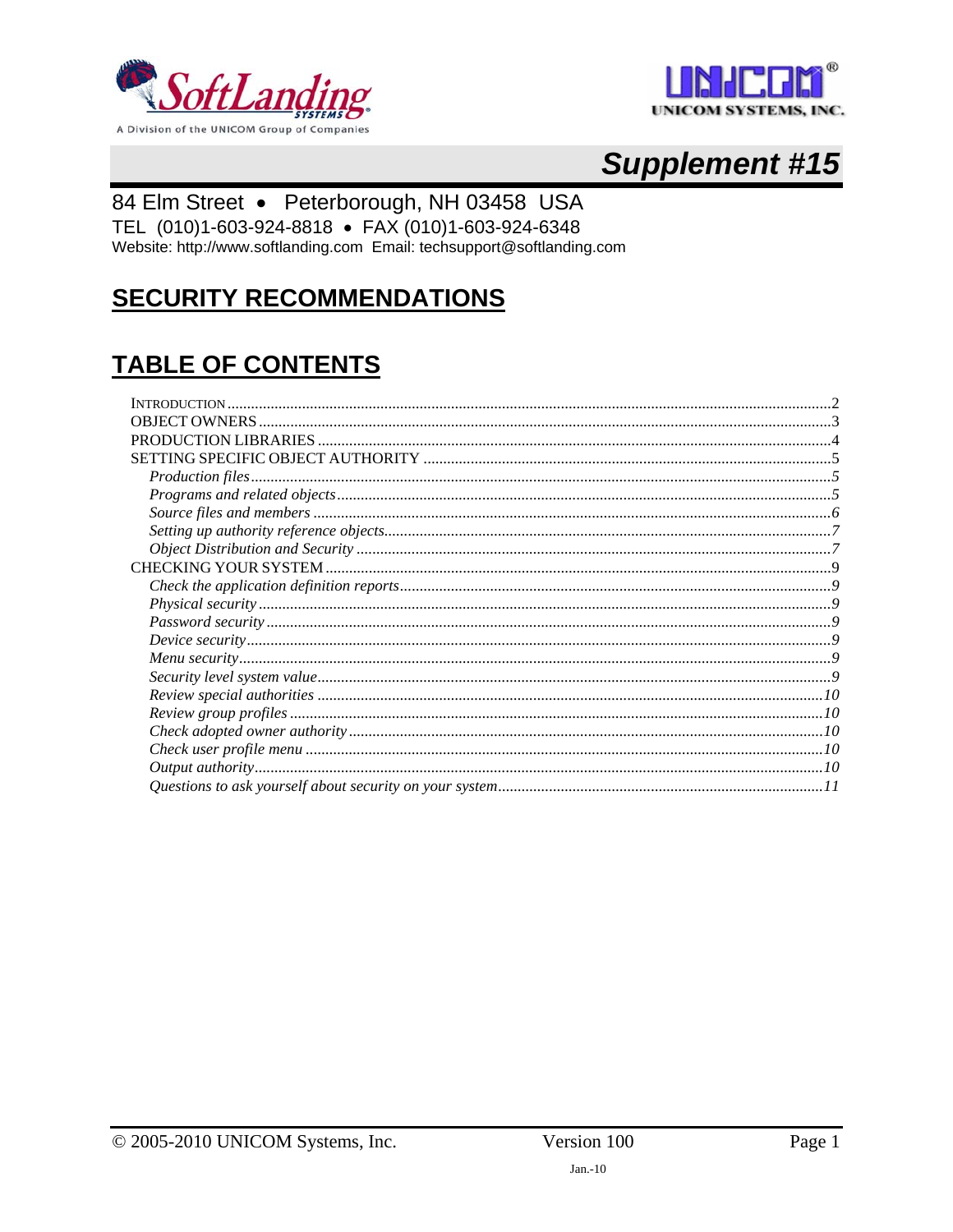## <span id="page-1-1"></span><span id="page-1-0"></span>**INTRODUCTION**

This document provides some security recommendations for your TURNOVER® for iSeries v100 system. You should consider this document to be a supplement to the user guides supplied with your operating system. It's not intended to be a complete description of the security provisions of your system. As a TURNOVER® for iSeries v100 user, you should review the security on all of your production libraries and objects to ensure that changes can only be made through approved channels.

Although you may have authority to some functions of TURNOVER® for iSeries v100 such as to checkout source or to submit a form, you need no special authorities outside of TURNOVER® for iSeries v100. As a programmer or manager, you should not be able to access any more than the object description of production objects.

This document provides some suggestions for setting up security on your system, and describes how TURNOVER® for iSeries v100 uses security to control the promotion process.

The objective of these security recommendations is to ensure that there is a record of every change to production source members and objects in TURNOVER® for iSeries v100.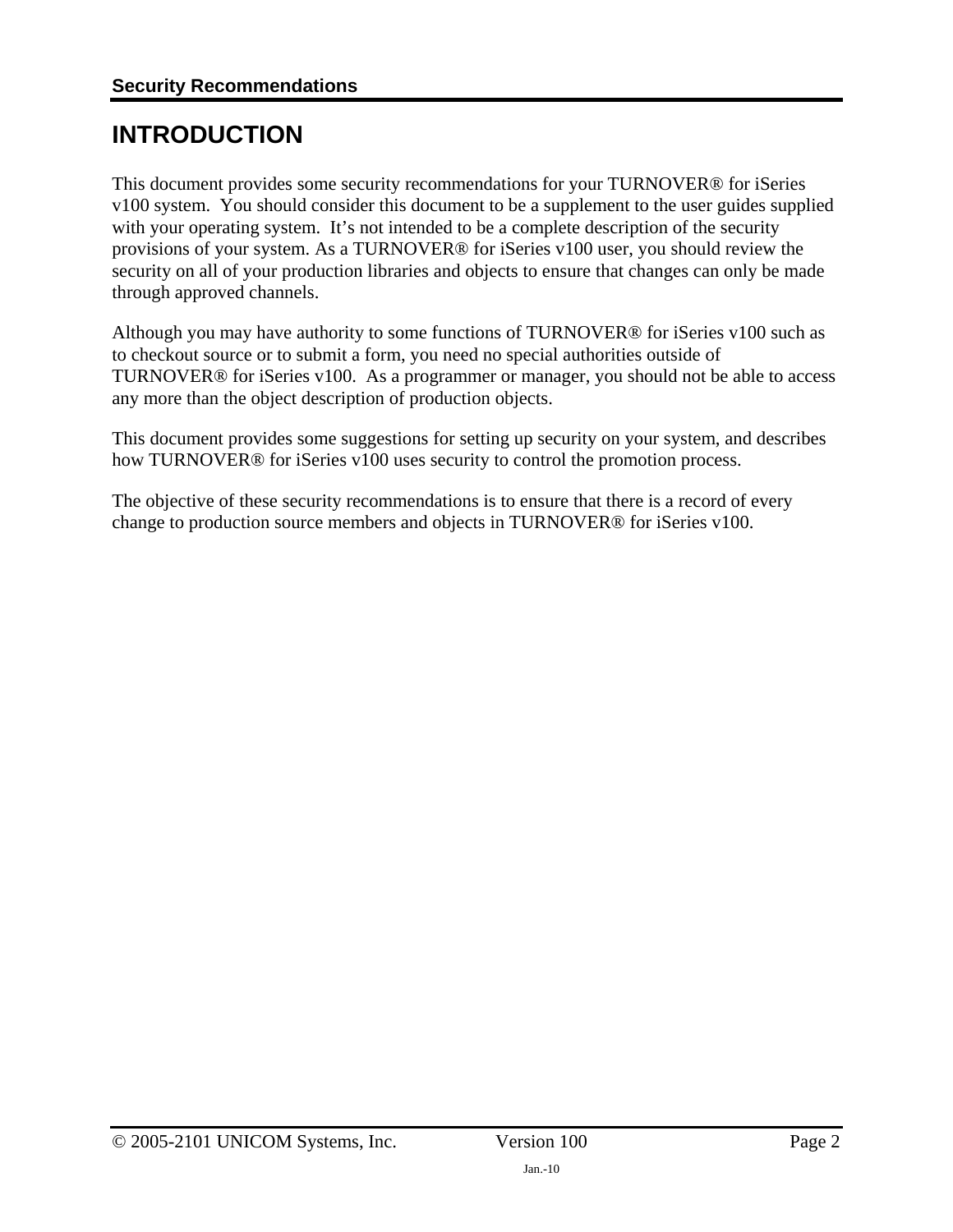## <span id="page-2-1"></span><span id="page-2-0"></span>**OBJECT OWNERS**

Every object on your system has a designated owner. Our recommendation is that you create a profile that owns all objects within an application and give it a password of \*NONE. That way, no one can sign on as that user and assume the owner's object rights. Next, appropriate authority can be given to each user that needs access to the application through authorization lists or on the individual objects themselves.

Another approach is to create an additional User Profile with limited rights to the objects in the application(s) libraries. This second profile can be used as a group profile for all who need to access the application(s). This protects the integrity of both the data and the objects by not allowing excess privileges to any user or developer.

In TURNOVER® for iSeries v100, objects promoted to each application level can have a different owner. When objects are added or replaced, the owner is changed to the profile name you provide (see the *Application Description* section in *Chapter 1: Working with Application Definitions* of the *TURNOVER® for iSeries v100 User Guide* or see the online Help). Object owners can also vary by object type by assigning ownership using reference objects.

We advise against using the profile QSECOFR as the owner of any of your applications. The primary reason for not using QSECOFR is the ability to adopt authority in a program from the object owner. If the program in question presents a command line to the user, they will have all of the authority of QSECOFR.

Furthermore, be sure to limit the authority of your programmers so that they will not be able to update objects in production without the use of TURNOVER® for iSeries v100. Otherwise, you have no control except to the extent that programmers use TURNOVER® for iSeries v100 voluntarily. You will still enjoy the convenience that TURNOVER® for iSeries v100 provides, but the primary benefit of security will be undermined. TURNOVER® for iSeries v100 has the ability to monitor changes not made through TURNOVER® for iSeries v100 by running an audit report. For more about this feature, see *Chapter 10: TURNOVER® for iSeries v100 Reports* in the *TURNOVER® for iSeries v100 User Guide*. TURNOVER® for iSeries v100 also will alert you that a source member or object has been changed outside of TURNOVER® for iSeries v100 when you attempt to check out a source member or object and when you attempt to replace it during a promotion job.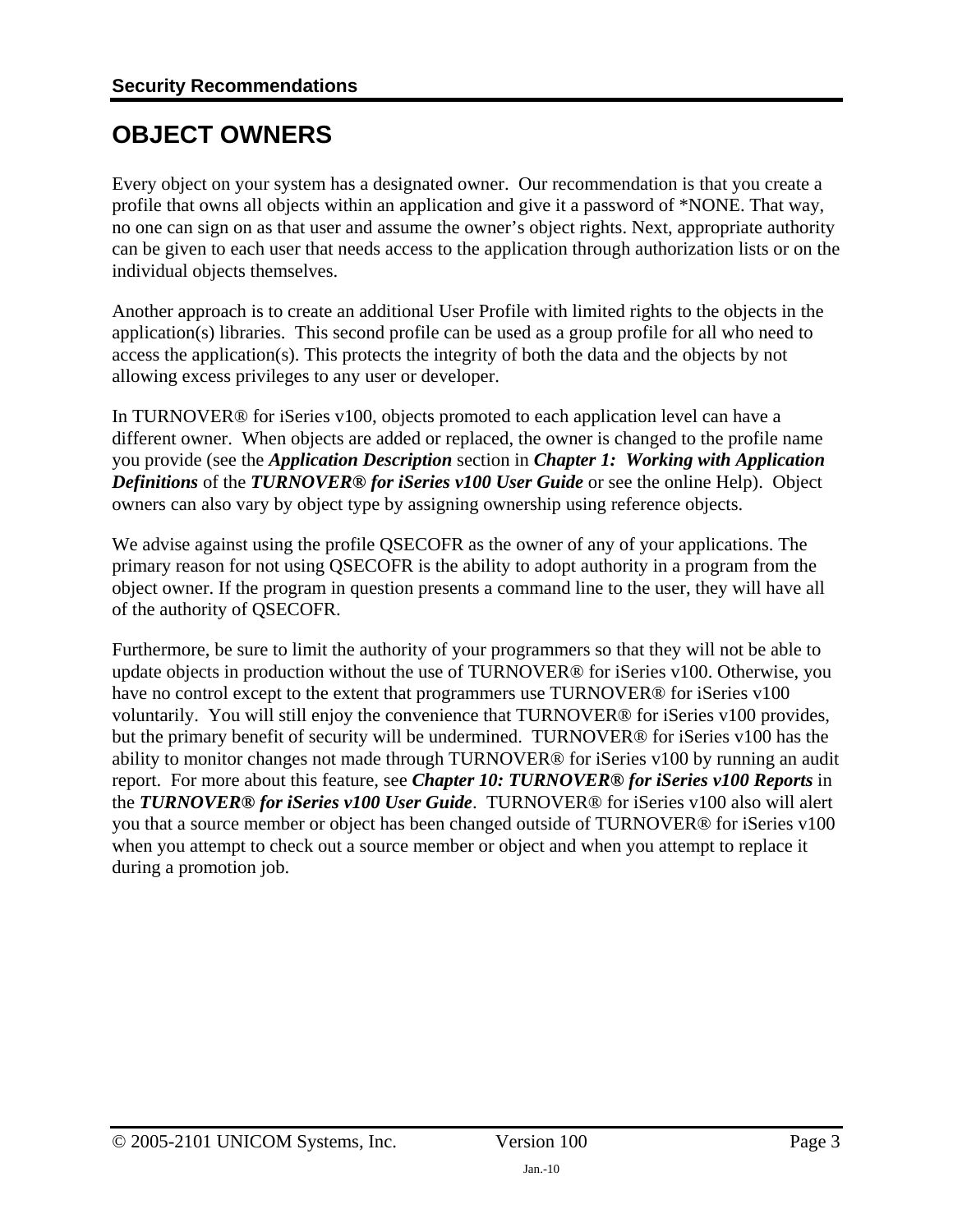## <span id="page-3-1"></span><span id="page-3-0"></span>**PRODUCTION LIBRARIES**

We recommend that you use libraries to separate and secure each application. The ability to define and secure libraries enables you to manage objects for each application more efficiently. You can secure each library to limit access to objects stored there.

#### **UNICOM Systems, Inc. Recommends**

After you create your application definitions, run the *Check Application Definition* command (**CHKAPPDFN**) to uncover any objects that do not match the object ownership defined for your application. Do this regularly and make sure your technical staff is aware of it.

The **DSPOBJAUT** (**Display Object Authority**) panel might look like this for the library PAYROLL:

|                | Object           |              |              | ----Object-------- |   | -----------Data------------------ |    |
|----------------|------------------|--------------|--------------|--------------------|---|-----------------------------------|----|
| <b>User</b>    | <b>Authority</b> |              |              | Opr Mgt Exist      |   | Read Add Update Delete            |    |
| <b>QSECOFR</b> | *ALL             |              |              |                    |   |                                   |    |
| <b>PAYMGR</b>  | *USR DEF         |              | X            |                    |   |                                   | X. |
| <b>PAYDEPT</b> | *USE             | $\mathbf{X}$ | $\mathbf{X}$ |                    | X |                                   |    |
| *PUBLIC        | *EXCLUDE         |              |              |                    |   |                                   |    |

The Owner is PAYMGR. He has altered his own authority to the library so he does not inadvertently delete the library (Exist). He can maintain authority to the library for others, including QSECOFR, if he desires. He can change his own authority. He has all rights to all objects within the library.

In this example, PAYDEPT is a group user. All members of the payroll department share the authority of user PAYDEPT (each as GRPPRF(PAYDEPT) in his/her user profile). (Alternatively, an authorization list or a list of individual user profiles could be used.) Everyone within each group has access to the library, but members of the group can still be restricted from specific objects within the library.

If a particular program within the application is designed to add or delete an object (such as a file member), that program could be changed to adopt the authority of the object owner (in this case PAYMGR) to enable the add or delete operation to take place.

On the iSeries, \*PUBLIC is specifically excluded to ensure that, no matter how object authority was set up, only users authorized at the library level could access objects in the library. The user would see a "Not authorized to library" message, and could not get into any object in the library no matter how the object authorities were defined.

When viewing the **DSPOBJAUT** panel for a library, keep in mind that "Data" means entities within the object displayed; in this case, the library. In other words, "Data" rights are rights to the objects within the library, not the data within those objects. You need to grant authority to objects within the library to grant data rights. (See recommendations in the following section).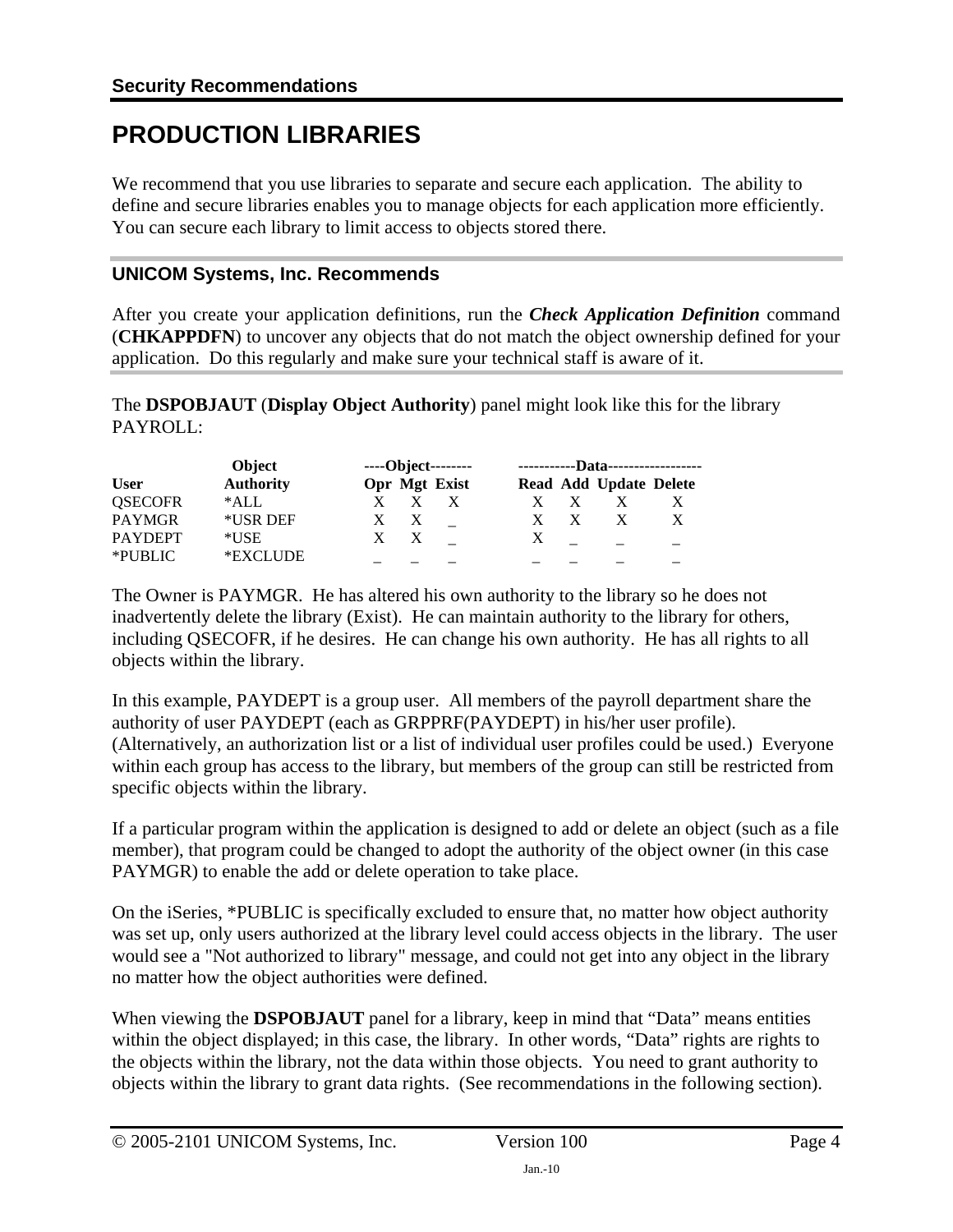## <span id="page-4-1"></span><span id="page-4-0"></span>**SETTING SPECIFIC OBJECT AUTHORITY**

Generally, objects are of two types: production files (physical and logical files) and programrelated objects (programs, message files, display files, and so on).

To set up authority reference objects for use during form processing, see *[Setting up authority](#page-6-1)  [reference objects](#page-6-1)* on page [7.](#page-6-1)

## <span id="page-4-2"></span>**Production files**

Specific authority granted to a user, or groups of users, is usually **\*CHANGE** (iSeries) and includes:

|               | Object           |              |                     |          |                        |              |
|---------------|------------------|--------------|---------------------|----------|------------------------|--------------|
| <b>User</b>   | <b>Authority</b> |              | Opr Mgt Exist       |          | Read Add Update Delete |              |
| OBJUSER       | *CHANGE*         |              | $X \quad - \quad -$ |          | $X \times X$           | $\mathbf{X}$ |
| OBJOWNER *ALL |                  | $X \times X$ |                     | $X \t X$ | $\mathbf{X}$           |              |

The object owner has all rights to the object. The object users usually have:

- Operational rights
- All data rights (Read, Add, Update, Delete)

## <span id="page-4-3"></span>**Programs and related objects**

Specific authority granted to a user, or groups of users, is usually **\*USE** (iSeries) and includes:

|                      | Object           |            |               |              |                        |  |
|----------------------|------------------|------------|---------------|--------------|------------------------|--|
| <b>User</b>          | <b>Authority</b> |            | Opr Mgt Exist |              | Read Add Update Delete |  |
| <b>OBJUSER</b>       | *USE-            |            |               | $\mathbf{X}$ |                        |  |
| <b>OBJOWNER *ALL</b> |                  | $X \times$ | $\mathbf{X}$  | $\mathbf{X}$ | X                      |  |

The object owner has all rights to the object. The object users need only:

- Operational rights
- Read rights

#### **UNICOM Systems, Inc. Recommends**

Secure your objects with authority lists instead of using special authority; these are easier to maintain. We recommend that you not mix authority lists and special authorities—performance will suffer because of the additional checking done by the operating system.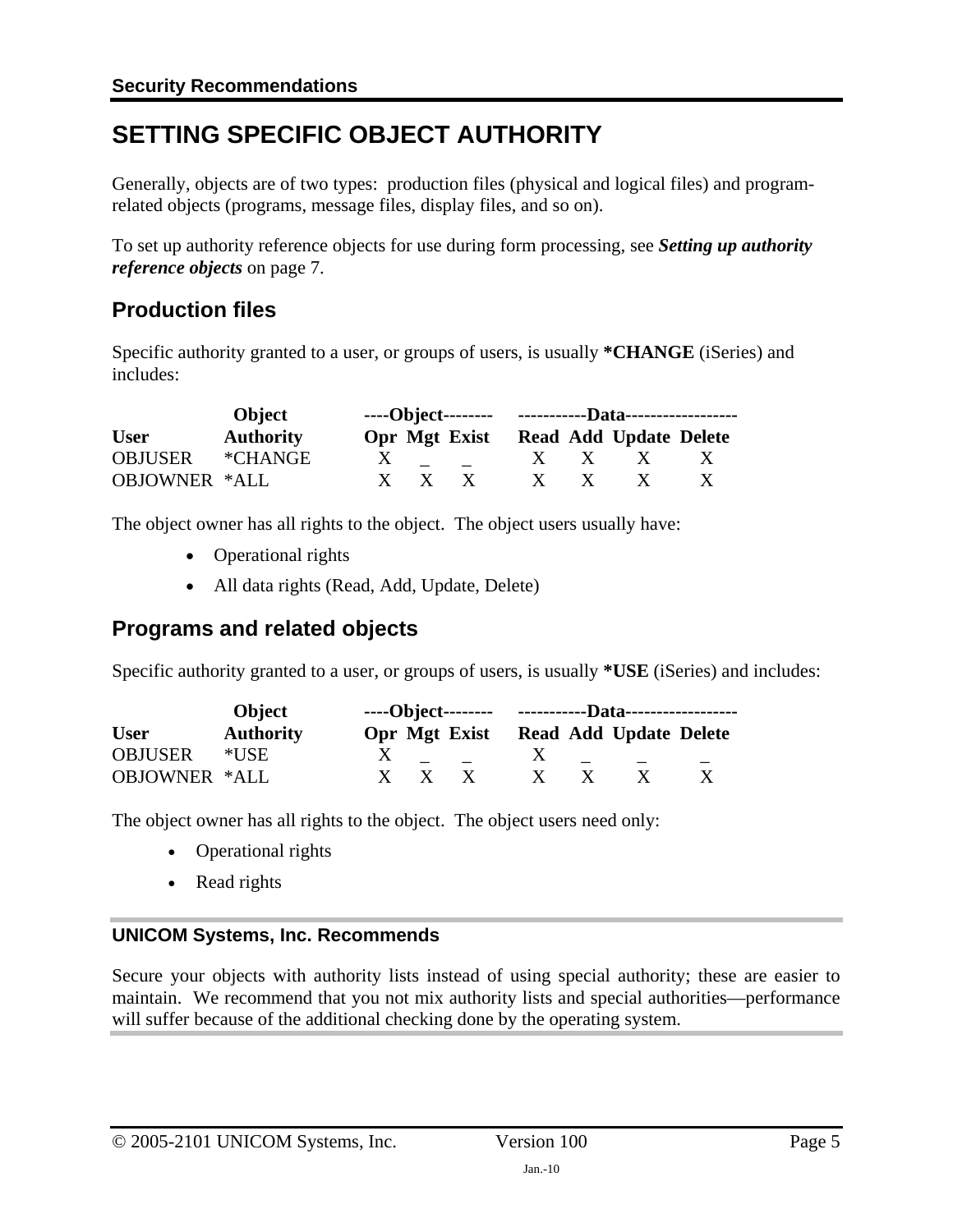### <span id="page-5-1"></span><span id="page-5-0"></span>**Source files and members**

Production source files need to be secured as well. There is both library and file authority to consider.

If you keep production source files in a separate library, we recommend that you grant authority as follows:

#### **Source library**

|                | Object           |  |  |              |              |                                      |              |  |
|----------------|------------------|--|--|--------------|--------------|--------------------------------------|--------------|--|
| <b>User</b>    | <b>Authority</b> |  |  |              |              | Opr Mgt Exist Read Add Update Delete |              |  |
| <b>OSECOFR</b> | *ALL             |  |  | $X \times X$ | $X \times X$ | $\mathbf{X}$                         | $\mathbf{X}$ |  |
| <b>QPGMR</b>   | $*$ USE          |  |  | $X =$ $X$    |              |                                      |              |  |

The programmer cannot add any files or members to the library. S/he would need 'Add' rights for the library to be able to add a member. The source files in the production library should be secured as follows:

#### **Source Files**

| Object         |                  |              |  |                                                                                                                                                                                                                                                                                                                                                                                                                                                                                 |              |  |                                      |  |  |
|----------------|------------------|--------------|--|---------------------------------------------------------------------------------------------------------------------------------------------------------------------------------------------------------------------------------------------------------------------------------------------------------------------------------------------------------------------------------------------------------------------------------------------------------------------------------|--------------|--|--------------------------------------|--|--|
| <b>User</b>    | <b>Authority</b> |              |  |                                                                                                                                                                                                                                                                                                                                                                                                                                                                                 |              |  | Opr Mgt Exist Read Add Update Delete |  |  |
| <b>OSECOFR</b> | *ALL             |              |  | $X \times X$                                                                                                                                                                                                                                                                                                                                                                                                                                                                    | $X \times X$ |  | $X \t X$                             |  |  |
| QPGMR          | $^*\mathrm{USE}$ | $\mathbf{X}$ |  | $\overline{\phantom{a}}$ $\overline{\phantom{a}}$ $\overline{\phantom{a}}$ $\overline{\phantom{a}}$ $\overline{\phantom{a}}$ $\overline{\phantom{a}}$ $\overline{\phantom{a}}$ $\overline{\phantom{a}}$ $\overline{\phantom{a}}$ $\overline{\phantom{a}}$ $\overline{\phantom{a}}$ $\overline{\phantom{a}}$ $\overline{\phantom{a}}$ $\overline{\phantom{a}}$ $\overline{\phantom{a}}$ $\overline{\phantom{a}}$ $\overline{\phantom{a}}$ $\overline{\phantom{a}}$ $\overline{\$ |              |  |                                      |  |  |

Programmers cannot add or update members. They can only view the member list and view the contents of a member. If your programmers are not part of group profile QPGMR, then secure them by authority list or by specifying their user profiles in the object authority list.

Unfortunately, you cannot set file authority to allow programmers to see a list of files and members, but not their contents. If you do not want programmers to be able to view a member list or the contents of a source file other than through TURNOVER® for iSeries v100, then you could remove the 'Read' rights to the source files. This would still be adequate for checking out source by object, where you would work with an object list in PDM and check out the source for an object using a TURNOVER® for iSeries v100 user-defined command.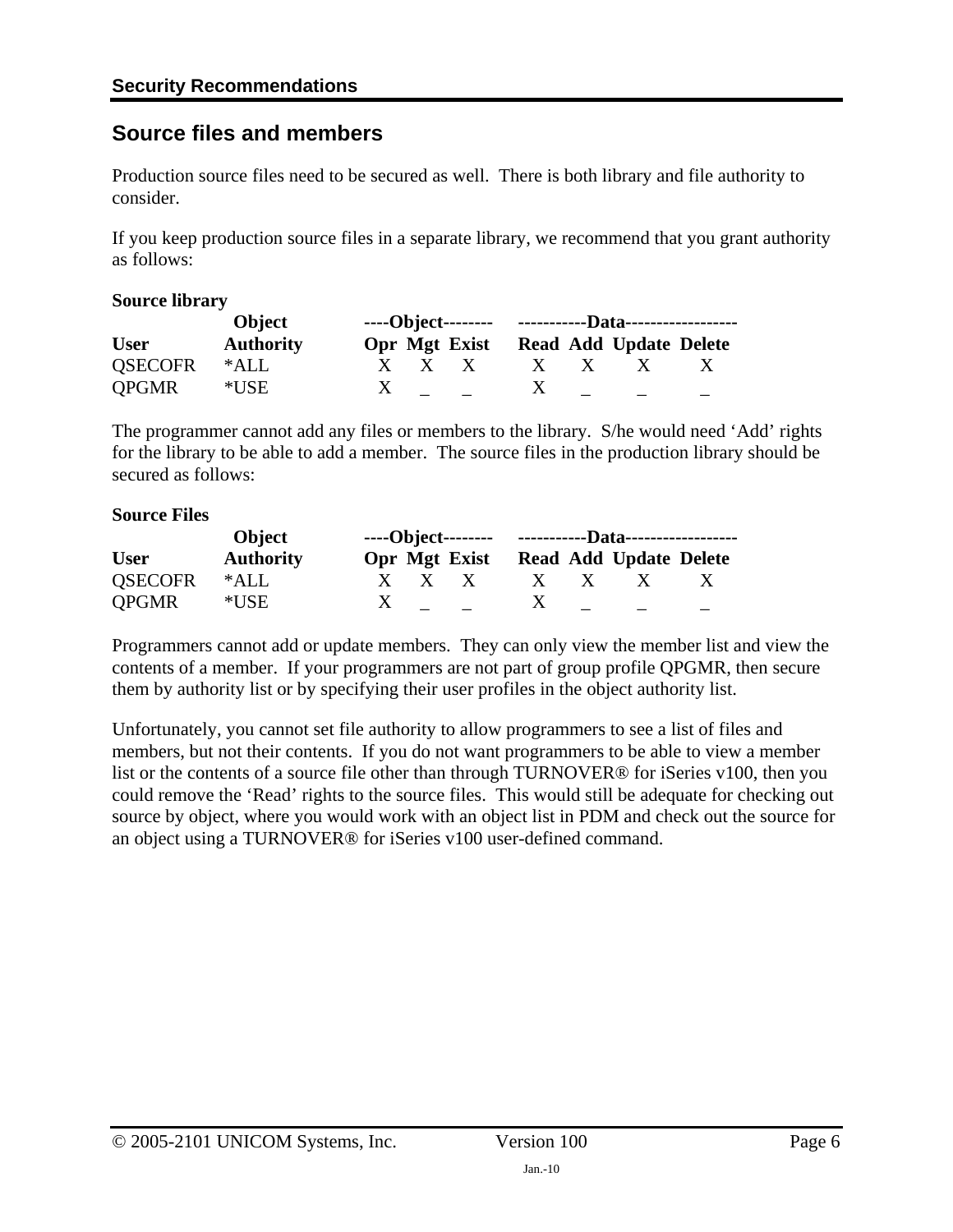## <span id="page-6-1"></span><span id="page-6-0"></span>**Setting up authority reference objects**

We suggest that you set up dummy objects (REF*xxxxxx* where *xxxxxx* is PF, LF, RPG, CLP, MSGF, DSPF) in one or more production libraries. Then, when you define the *Create parameters* and *Authority* parameters in the Line Defaults of the application definition, you can reference these objects by setting the *Reference object* parameters to **REF\***. TURNOVER® for iSeries v100 references the named object when it grants authority to objects you submit to be promoted. They can reside in any library you choose.

If you use **REF\*** in the *Reference object* portion of the *Create parameters* and *Authority* fields, TURNOVER® for iSeries v100 parses together "REF" with the object type attribute code, such as "PF" or "CLP" and then looks for a reference object with that name, for example "REFCLP". Once you take the time to create reference objects,<sup>[1](#page-6-3)</sup> TURNOVER<sup>®</sup> for iSeries v100 maintains object authorities for you. We've created several objects in library SOFTTURN that you can duplicate to get started:

| <b>REFPF</b>   | a reference physical file. |
|----------------|----------------------------|
| <b>REFLF</b>   | a reference logical file   |
| <b>REFRPG</b>  | a reference program        |
| <b>REFCLP</b>  | a reference program        |
| <b>REFCMD</b>  | a reference command        |
| <b>REFMSGF</b> | a message file             |
| <b>REFDSPF</b> | a reference display file   |
| <b>REFPRTF</b> | a reference print file     |
| REFDTAARA      | a reference data area      |
|                |                            |

Although TURNOVER® for iSeries v100 permits you to reference any object on your system, if you use object types other than those on the list, be sure to create your own "REFxxxxxx" objects so that you can use the **REF\*** feature consistently in all of your applications.

## <span id="page-6-2"></span>**Object Distribution and Security**

When TURNOVER<sup>®</sup> for iSeries v100 distributes objects, it does not transfer private authorities to the destination computer. The OS/400 operating system retains private authorities with user profiles, not with objects. Therefore, in TURNOVER® for iSeries v100, you cannot use a *Create parameters* setting of **T** (Test) on a remote computer or preserve private authorities by moving an object to a remote computer. Additional information about how OS/400 handles private authorities and objects follows:

• If user profiles have private authority to an object that's being restored, those private authorities are usually not affected. (However, restoring certain types of programs can cause private authorities to be revoked.)

 $\overline{a}$ 

<span id="page-6-3"></span><sup>&</sup>lt;sup>1</sup> For a shortcut to creating reference objects and other missing objects for an application, see *Chapter 1: Working with Application Definitions* (in the *TURNOVER® for iSeries v100 User Guide*) and the explanation of **F6=Create missing items** on the application definition's *Type Codes* panel.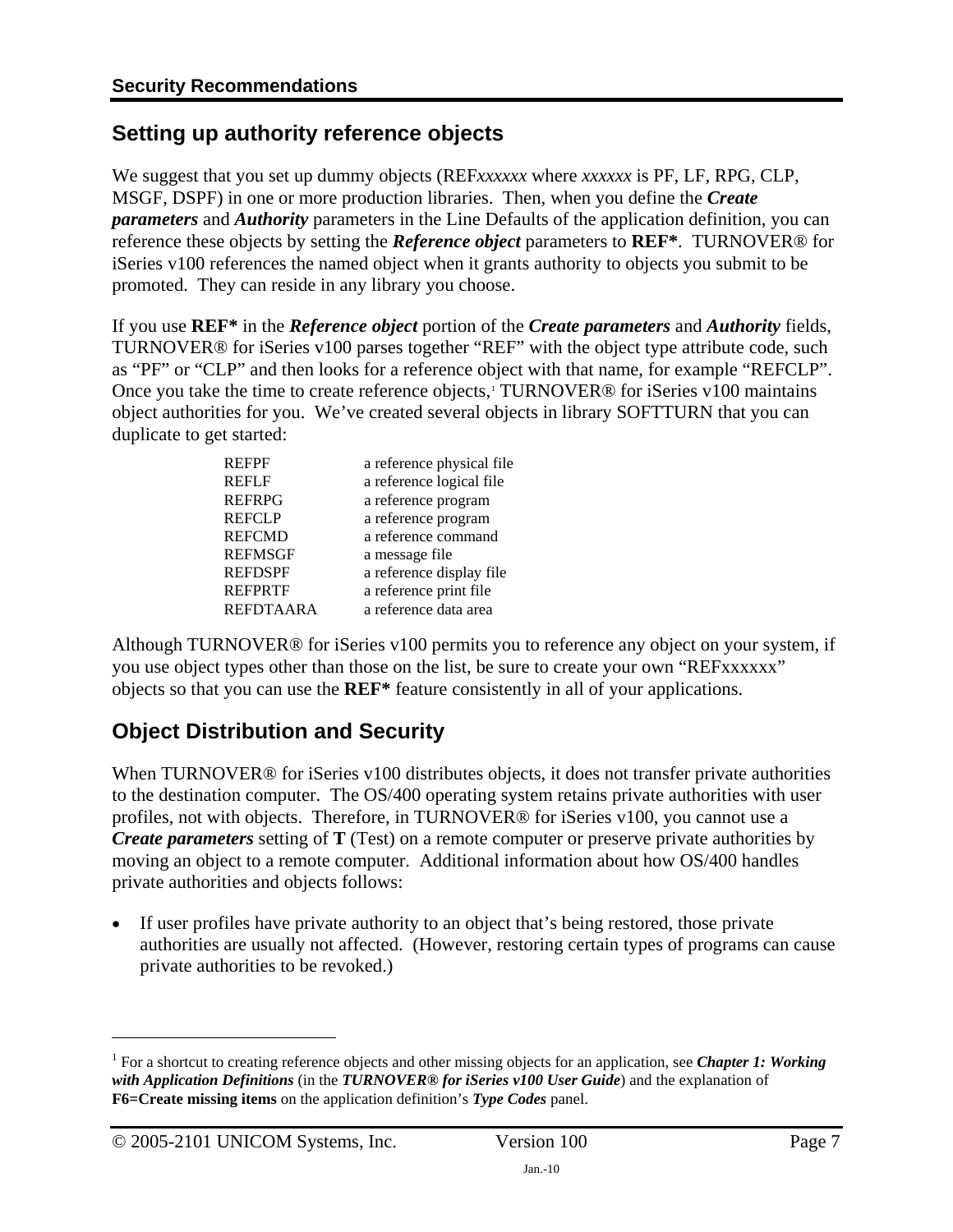#### **Security Recommendations**

- If an object is deleted from the system and then restored from a saved version, private authority for the object no longer exists on the system. When an object is deleted, all private authority to the object is removed from user profiles.
- If you need to recover private authorities, you must use the **Restore Authority** (**RSTAUT**) command. The normal sequence is:

Restore user profiles Restore objects Restore authority.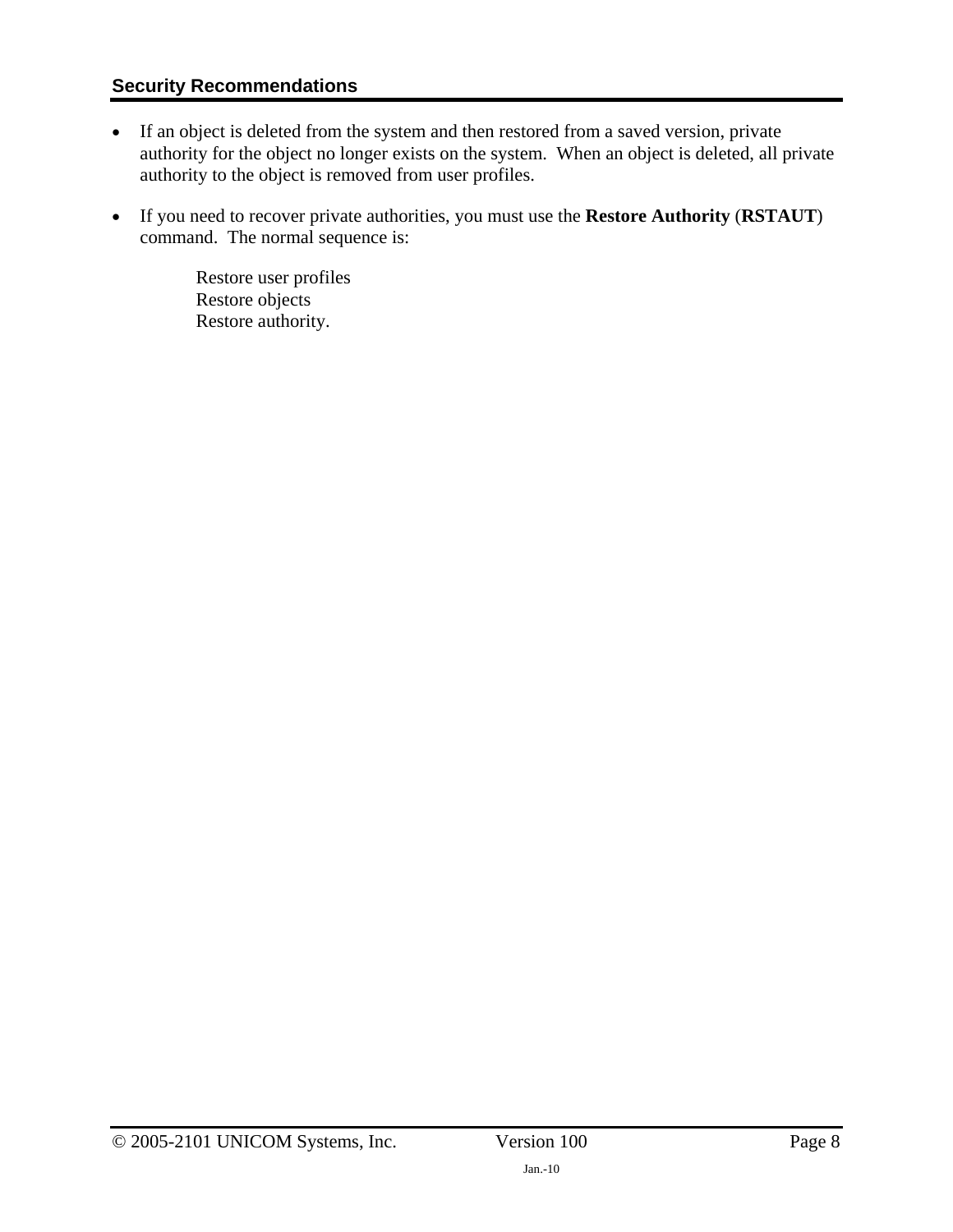## <span id="page-8-1"></span><span id="page-8-0"></span>**CHECKING YOUR SYSTEM**

Here are some suggestions for checking your system for security exposure.

## <span id="page-8-2"></span>**Check the application definition reports**

After you have defined your application(s) to TURNOVER® for iSeries v100 you can run this report (see TURNOVER® for iSeries v100 Reporting Menu) to show you ownership, authority and other potential problems you may have to correct. You can either run it before using TURNOVER® for iSeries v100, or at any later time. Once you're sure that the application definitions are correct, you should run the *Check application definition* (**CHKAPPDFN**) command to highlight any problems.

## <span id="page-8-3"></span>**Physical security**

Controlling physical access to your computer and workstations is the first defense against unauthorized access to your system.

## <span id="page-8-4"></span>**Password security**

Require password changes frequently, and prohibit users from telling others their passwords. Use the password change procedures that are part of the operating system.

## <span id="page-8-5"></span>**Device security**

Users can be authorized or excluded from specific workstations. You should be sure to limit QSECOFR to only the most essential workstations.

## <span id="page-8-6"></span>**Menu security**

We recommend that you employ a menu management system to control which functions your users can perform when they sign on. Being able to easily change users' options eliminates the temptation to "borrow" someone else's password.

## <span id="page-8-7"></span>**Security level system value**

If you haven't done so, change the system security level (System Value QSECURITY) to "30" or higher. Any value lower than "30" grants all users all rights to all objects! If you upgrade the security level to 30 or higher, be sure to read the instructions in your iSeries Security Guide before doing so.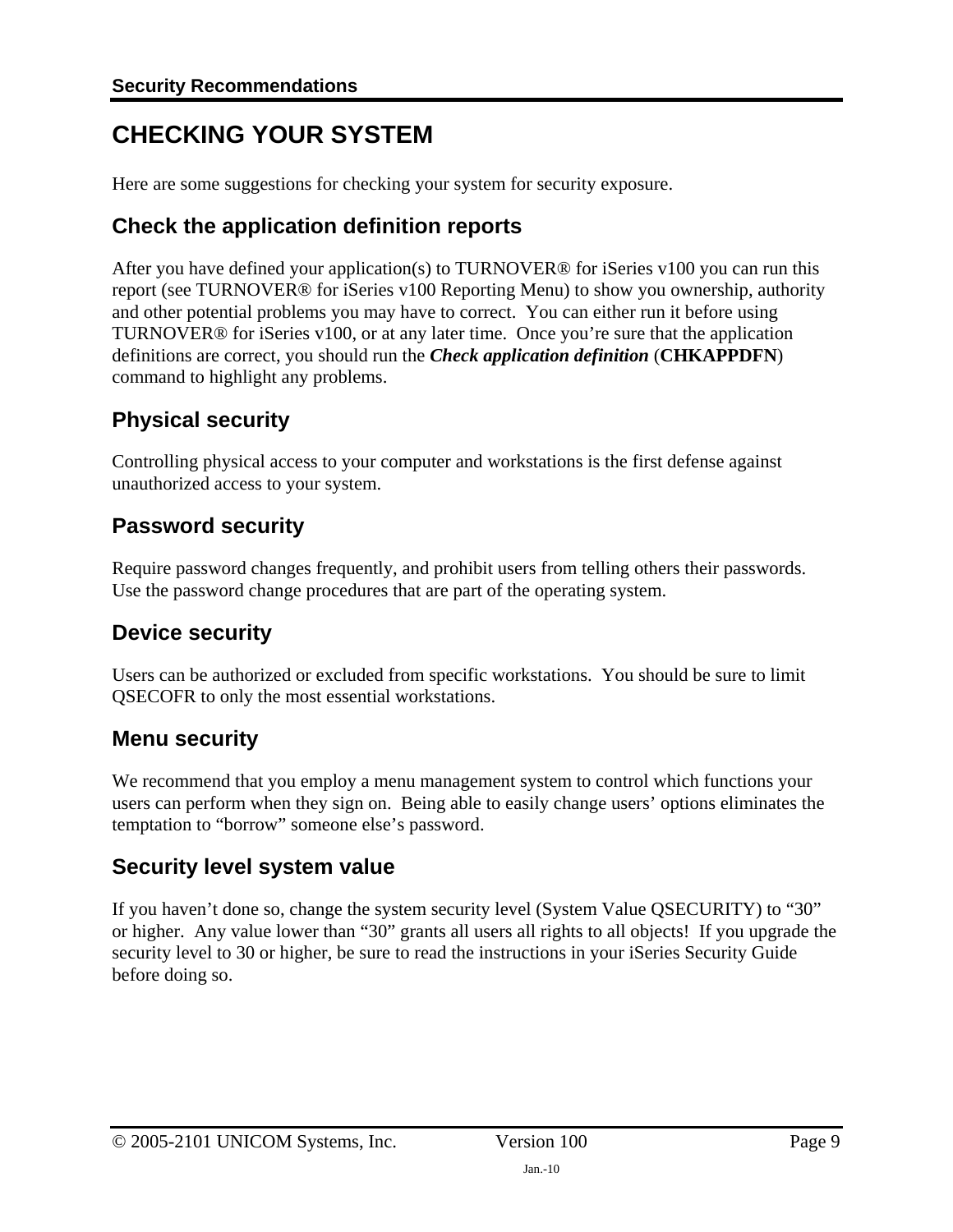### <span id="page-9-1"></span><span id="page-9-0"></span>**Review special authorities**

You should set special authorities (those specified when you create a user profile) appropriately for each user. We suggest that you review all users who have special authority other than **\*USER** and determine if the authority is appropriate for that user. You can display user profiles to a file and query that file.

## <span id="page-9-2"></span>**Review group profiles**

We suggest that you review all user profiles that have a group profile specified to determine if the group specified is correct. Carefully review any user who is part of group QSECOFR, QPGMR, or QSYSOPR. These constitute a potentially serious security exposure. You should also review the authority for the group profiles to ensure that they are appropriate.

## <span id="page-9-3"></span>**Check adopted owner authority**

Review all programs that adopt owner authority—especially those that adopt QSECOFR or other system user profiles.

Use the **DSPPGMADP** (Display Program Adopt) command to display programs that adopt owners, specifying user profile of owners of sensitive objects on your system. (Start with QSECOFR.)

## <span id="page-9-4"></span>**Check user profile menu**

Check all user profiles that have a menu specified. We recommend that you use **\*SIGNOFF** for the menu parameter, except where necessary. If a user presses **F3** from a main menu that is an initial program, the system will display the menu specified in the user profile.

## <span id="page-9-5"></span>**Output authority**

Authority to report output should also be considered. Test authority to output queues and spool files to ensure that only authorized persons can view report or text output on your system.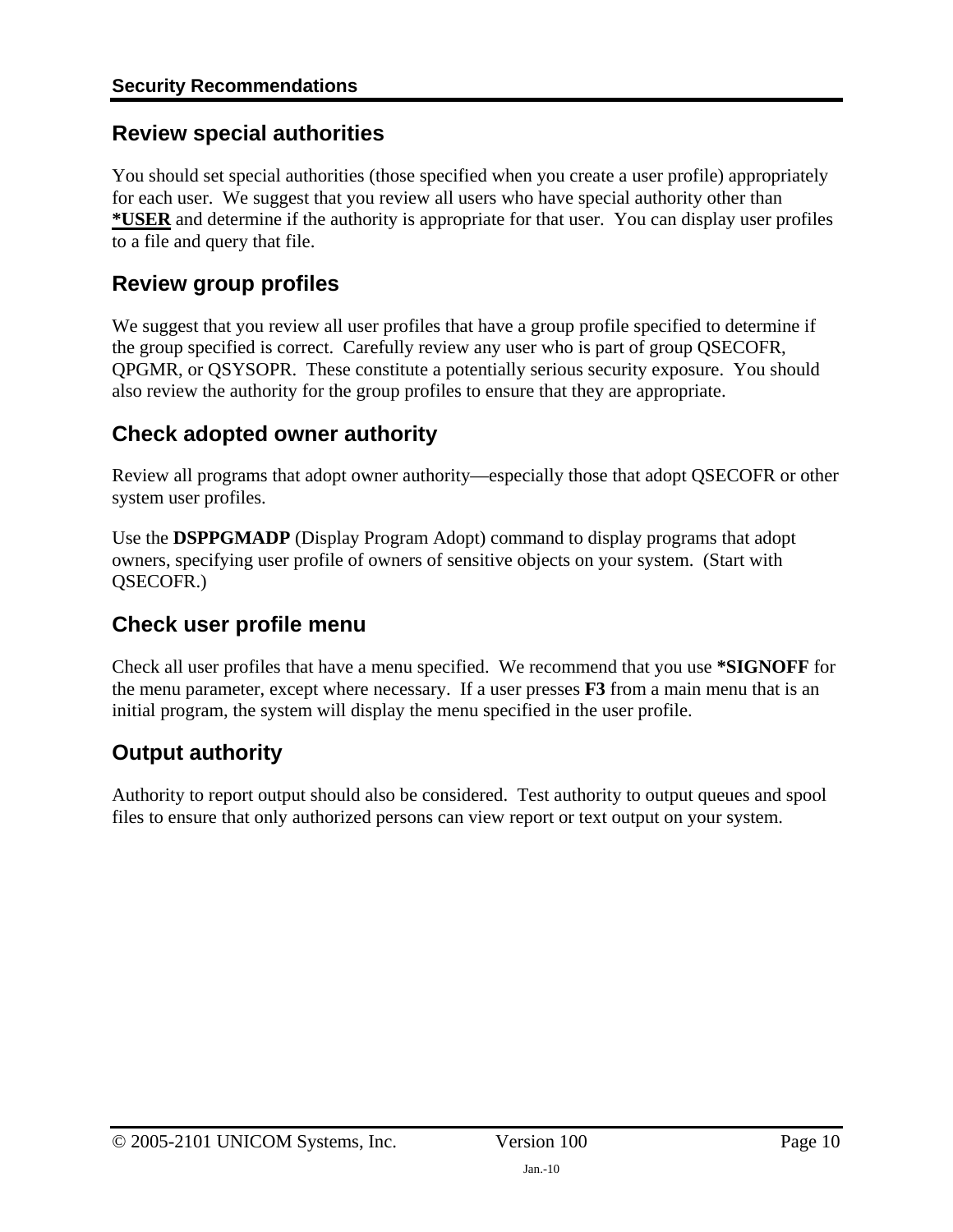### <span id="page-10-1"></span><span id="page-10-0"></span>**Questions to ask yourself about security on your system**

This is just a sampling of some of the questions you might be asked during a security audit. We've included some explanatory text in italics to help you consider the implications of your security policies.

1. Who has access to user profile QSECOFR, or to programs owned by QSECOFR that adopt owner's authority?

*If the number of people who have access to the QSECOFR profile is limited, then so is the*  likelihood that unauthorized access to programs and objects will occur. Only the owner of *an object and people who use it should be granted authority to that object.* 

2. Who has \*ALLOBJ authority?

*Regular TURNOVER® for iSeries v100 users should not have \*ALLOBJ authority. Even user profile TURNOVER does NOT need \*ALLOBJ authority for TURNOVER® for iSeries v100 to work. In fact, no user other than QSECOFR needs \*ALLOBJ authority for TURNOVER® for iSeries v100 to work, because strategic TURNOVER® for iSeries v100 programs adopt QSECOFR authority.* 

3. Who has explicit authority to production data and program libraries?

*Just as above, regular TURNOVER® for iSeries v100 users should not have explicit authority to production data and program libraries, and user profile TURNOVER does NOT need explicit authority for TURNOVER® for iSeries v100 to work.* 

*Many TURNOVER® for iSeries v100 programs that are USRPRF(\*OWNER) are owned by TURNOVER, rather than QSECOFR. This is necessary so that TURNOVER® for iSeries v100 can update the TURNOVER® for iSeries v100 database as necessary without giving TURNOVER® for iSeries v100 users explicit authority to the files (which would enable them to update the files by means other than TURNOVER® for iSeries v100).* 

*If your auditors have a problem with user profile TURNOVER owning objects, then you can change user profile TURNOVER so as not to have a password (this will not cause any problems). However, the TURNOVER profile must have authority to update the TURNOVER® for iSeries v100 files.* 

4. What programs on your system currently adopt owner's authority?

*You should audit any programs on your system that adopt owner's authority.*